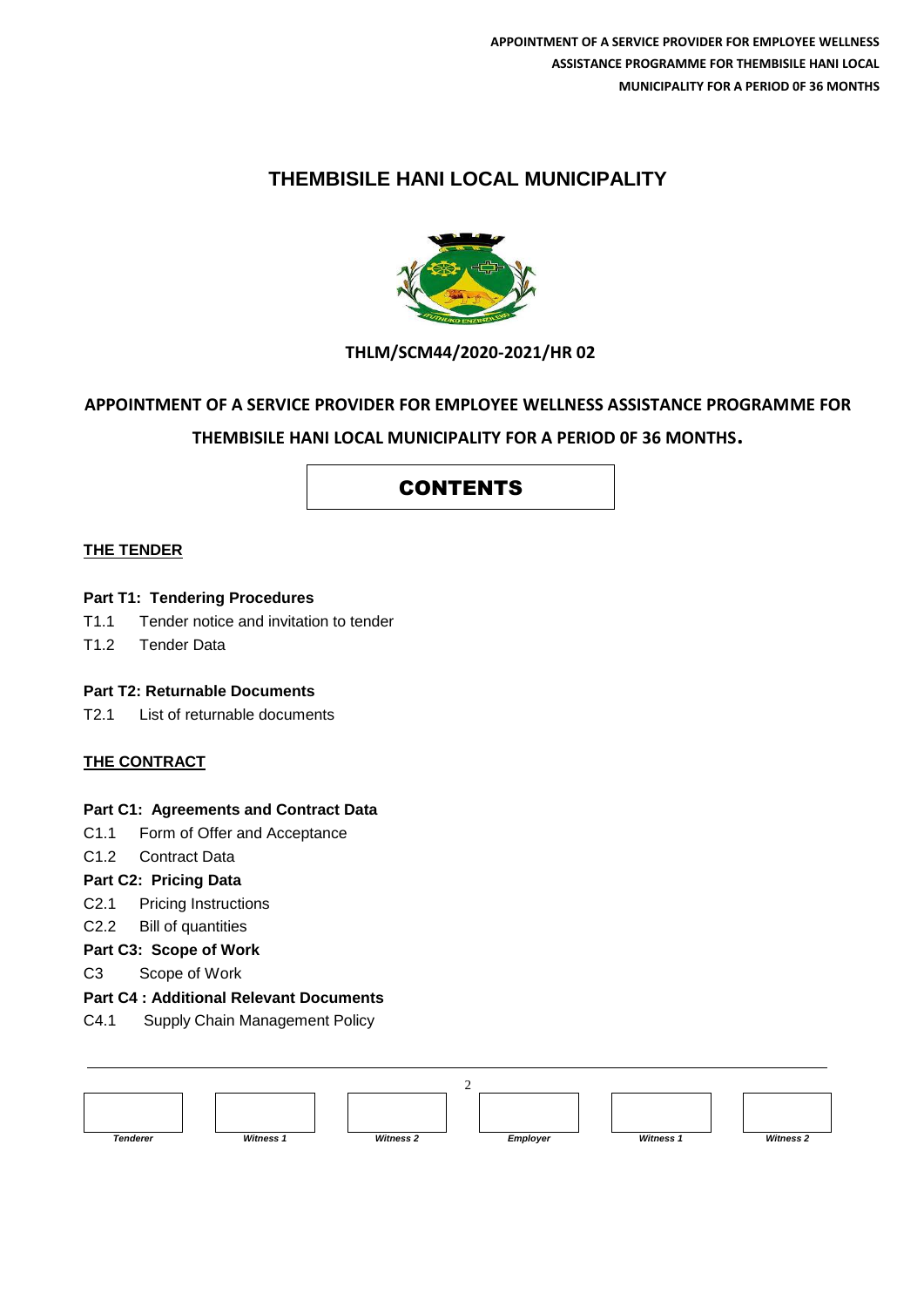# **THEMBISILE HANI LOCAL MUNICIPALITY**



# **THLM/SCM44/2020-2021/HR 02**

# **APPOINTMENT OF A SERVICE PROVIDER FOR EMPLOYEE WELLNESS ASSISTANCE PROGRAMME FOR THEMBISILE HANI LOCAL MUNICIPALITY FOR A PERIOD 0F 36 MONTHS.**

# **TENDERING PROCEDURES**

#### **THE TENDER**

**Part T1: Tendering Procedures**

- T1.1 Tender notice and invitation to tender
- T1.2 Tender Data

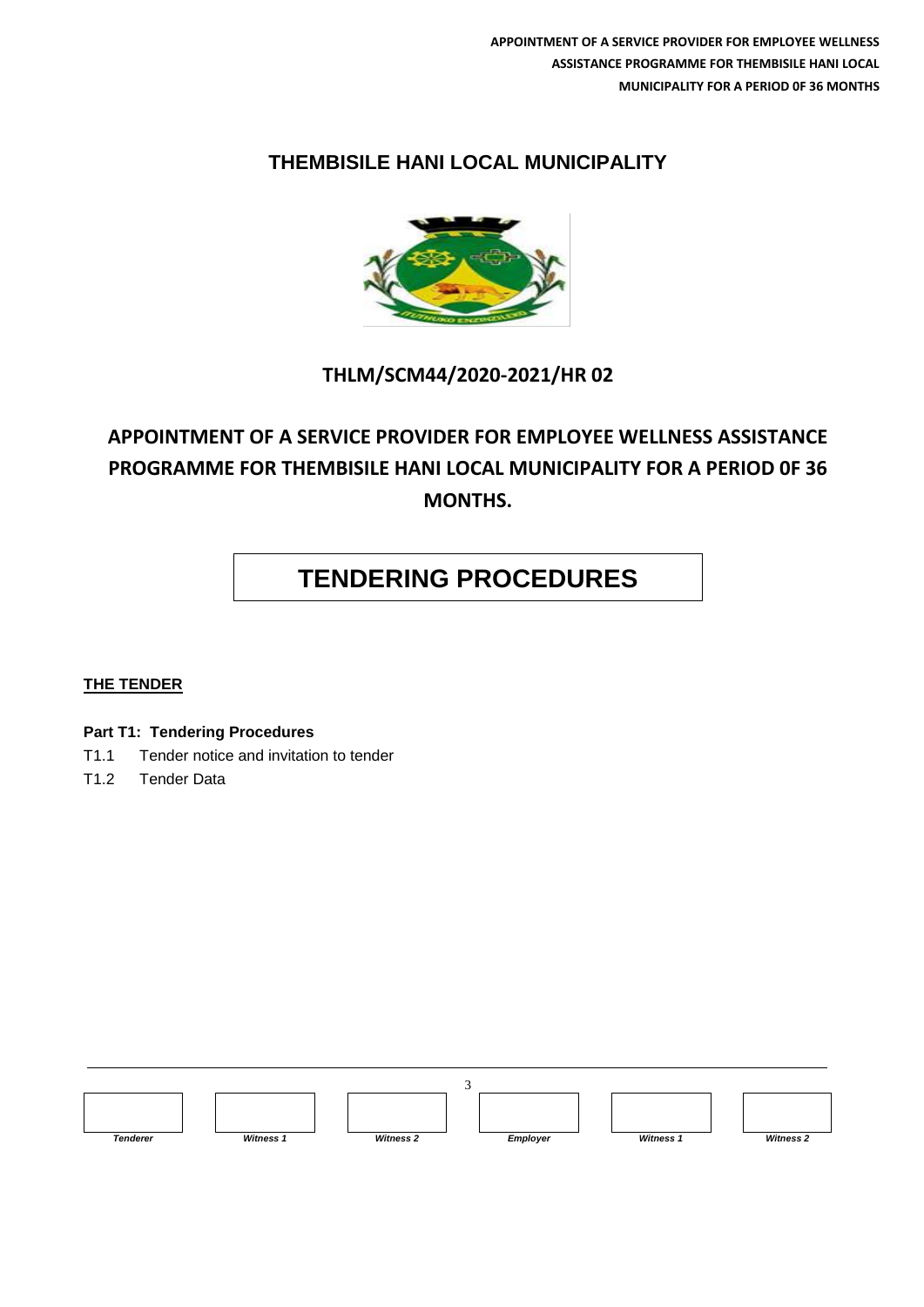# **THEMBISILE HANI LOCAL MUNICIPALITY**



### **THLM/SCM44/2020-2021/HR 02**

## **APPOINTMENT OF A SERVICE PROVIDER FOR EMPLOYEE WELLNESS ASSISTANCE PROGRAMME FOR THEMBISILE HANI LOCAL MUNICIPALITY FOR A PERIOD 0F 36 MONTHS.**

# T1.1 TENDER NOTICE AND INVITATION TO TENDER

| <b>CONTRACT NO</b>         | <b>DESCRIPTION</b>                                                                                                                                                                                                                          | <b>BRIEFING</b><br><b>SESSION</b>    | <b>PRICE PER BID</b><br><b>DOCUMENT</b> | <b>CLOSING</b><br><b>DATE</b> |
|----------------------------|---------------------------------------------------------------------------------------------------------------------------------------------------------------------------------------------------------------------------------------------|--------------------------------------|-----------------------------------------|-------------------------------|
| THLM/SCM44/2020-2021/HR 02 | APPOINTMENT OF A SERVICE<br><b>EMPLOYEE</b><br><b>PROVIDER</b><br><b>FOR</b><br><b>WELLNESS</b><br><b>ASSISTANCE</b><br><b>PROGRAMME FOR THEMBISILE</b><br><b>LOCAL</b><br><b>MUNICIPALITY</b><br><b>HANI</b><br>FOR A PERIOD OF 36 MONTHS. | <b>NO BRIEFING</b><br><b>SESSION</b> | R 400.00                                | 15 MAY<br>2021<br>@12:00pm    |

Tender documents will be available at the municipality from the **02nd May 2021**.Kindly mote that the E-tender portal is currently not working. Prospective bidders should take note that due the current COVID-19 pandemic, the Municipality must adhere to the Regulations of Disaster Management Act in avoiding gatherings. Therefore, there will be no briefing session and public tender opening. All enquires will be addressed electronically. Bidders are encouraged to forward enquiries at least two weeks before closing of tenders to allow correspondence in time.

Payments for hardcopy tender documents can made at the Municipal cashier's office in Kwaggafontein C and can be obtained on payment of a non-refundable cash amount indicated above. Only bank guaranteed cheques will be accepted and must be made payable to Thembisile Hani Local Municipality. Sealed documents marked with the tender number "**CONTRACT NO. THLM/SCM44/2020-2021/HR 02- APPOINTMENT OF A SERVICE PROVIDER FOR EMPLOYEE WELLNESS ASSISTANCE PROGRAMME FOR THEMBISILE HANI LOCAL**